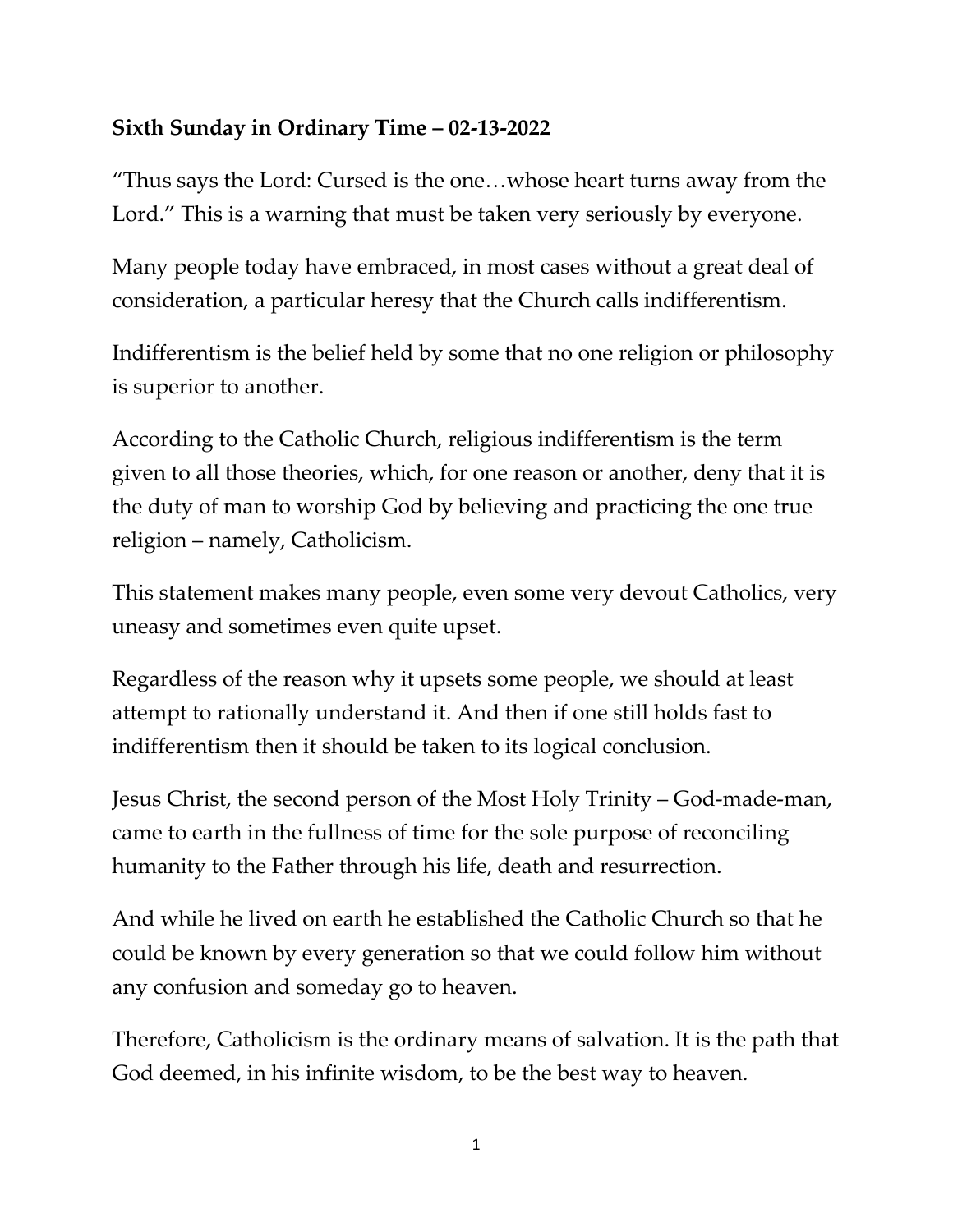If anyone objects to this and makes the claim that a person can be saved by any religion whatsoever, they are essentially denying the cross of Jesus Christ and are telling God that what he did two thousand years ago was stupid because it really wasn't necessary.

It's essentially a rejection of Jesus Christ.

So then someone will inevitably ask, "Are you then saying that a Protestant can't go to heaven?" And I can answer with an emphatic, "No, that is not at all what I am saying!"

Even if I were to quote Pope Benedict and say there is no salvation outside of the Church, I'm still not saying that only Catholics go to heaven. And yet, inevitably, someone will leave here today and say that is exactly what I said.

But hear this: When a properly baptized Protestant enters the Catholic Church at Easter time after having gone through some form of Catholic formation, usually RCIA, we do not re-baptize them because the Catholic Church already recognizes that every properly baptized person is a member of the Body of Christ, which is the Catholic Church.

To the extent that they understand and embrace Catholic faith and morals determines the extent to which they are in union with the Catholic Church but God doesn't expect them to know and to believe what they can't yet know.

I've said it before and sadly I will say it again, there are Protestants sitting in their pews at their Protestant service this weekend that are more in communion with the Catholic Church than are many Catholics who pick and choose what they believe based on how it fits into their lives.

So yes, Protestants can go to heaven.